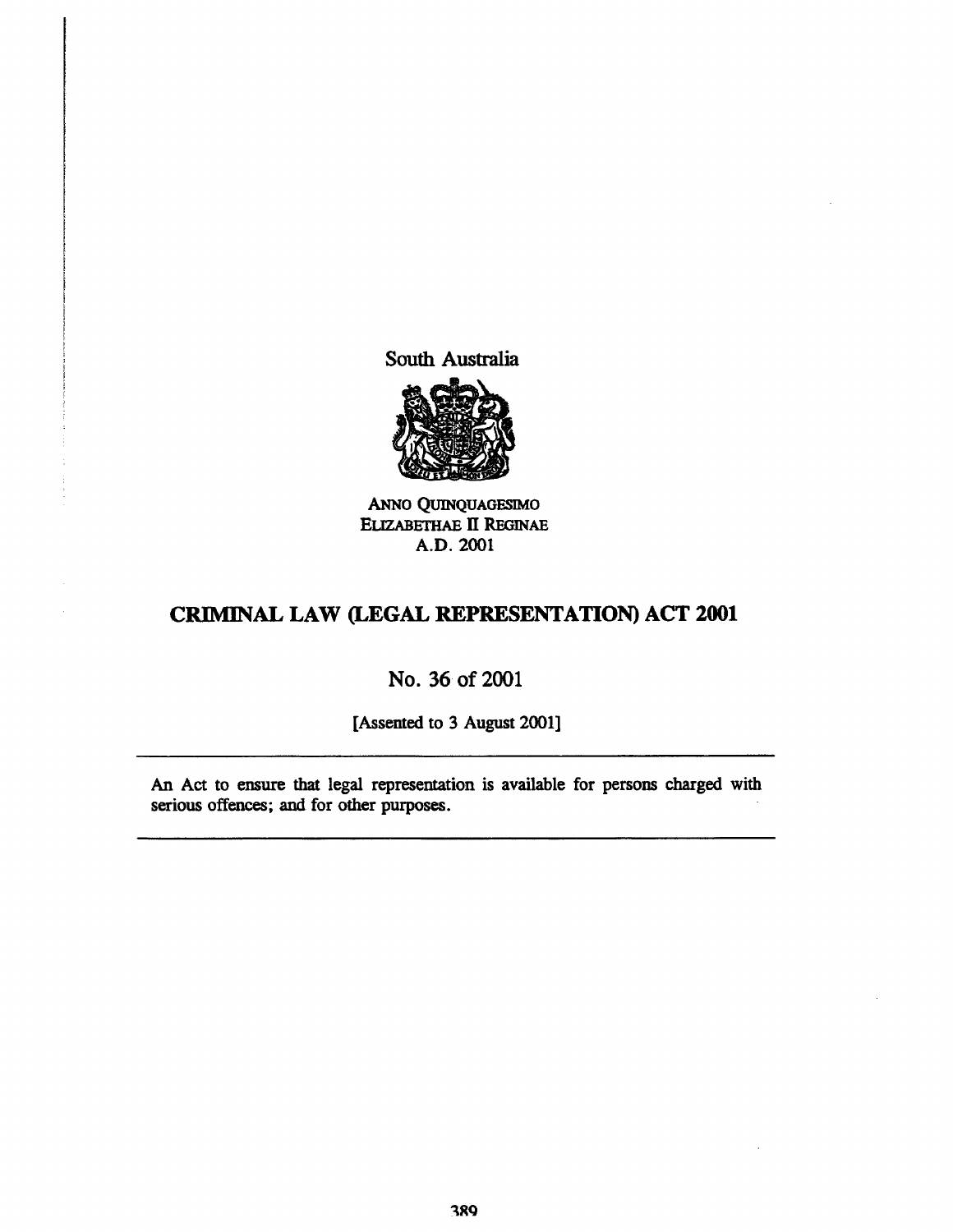## SUMMARY OF PROVISIONS

### PART 1 PRELIMINARY

- 1. Short title
- 2. Commencement
- 3. Object
- 4. Interpretation
- 5. Territorial application of Act

### PART 2

### ENTITLEMENT TO LEGAL ASSISTANCE

- 6. Entitlement to legal assistance
- 7. Commission to choose legal practitioner by whom legal assistance is to be provided

### PART 3

### REPRESENTATION PROCEDURES

- 8. Procedures to be followed at directions hearing
- 9. Representation of certain defendants
- 10. Certain costs may be awarded against defendant personally

## PART 4 MODIFICATION OF COMMON LAW RIGHTS

11. Modification of common law

### PART 5 RECOVERY OF COSTS OF LEGAL ASSISTANCE

### DIVISION 1-INVESTIGATIONS AND INQUIRIES INTO ASSETS

12. Commission's powers of investigation

## DIVISION 2-CONTRIBUTION BY FINANCIALLY ASSOCIATED PERSON

13. Contribution by financially associated person

### DIVISION 3-POWER TO DEAL WITH ASSETS AND TRANSACTIONS

- 14. Power to deal with assets
- 15. Power to set aside transactions

### PART 6 MISCELLANEOUS

- 16. Exercise of jurisdiction
- 17. Periodic accounts and final accounts
- 18. Reimbursement of Commission
- 19. Protection for Commission against orders for costs
- 20. Service
- 21. Transitional provision
- 22. Regulations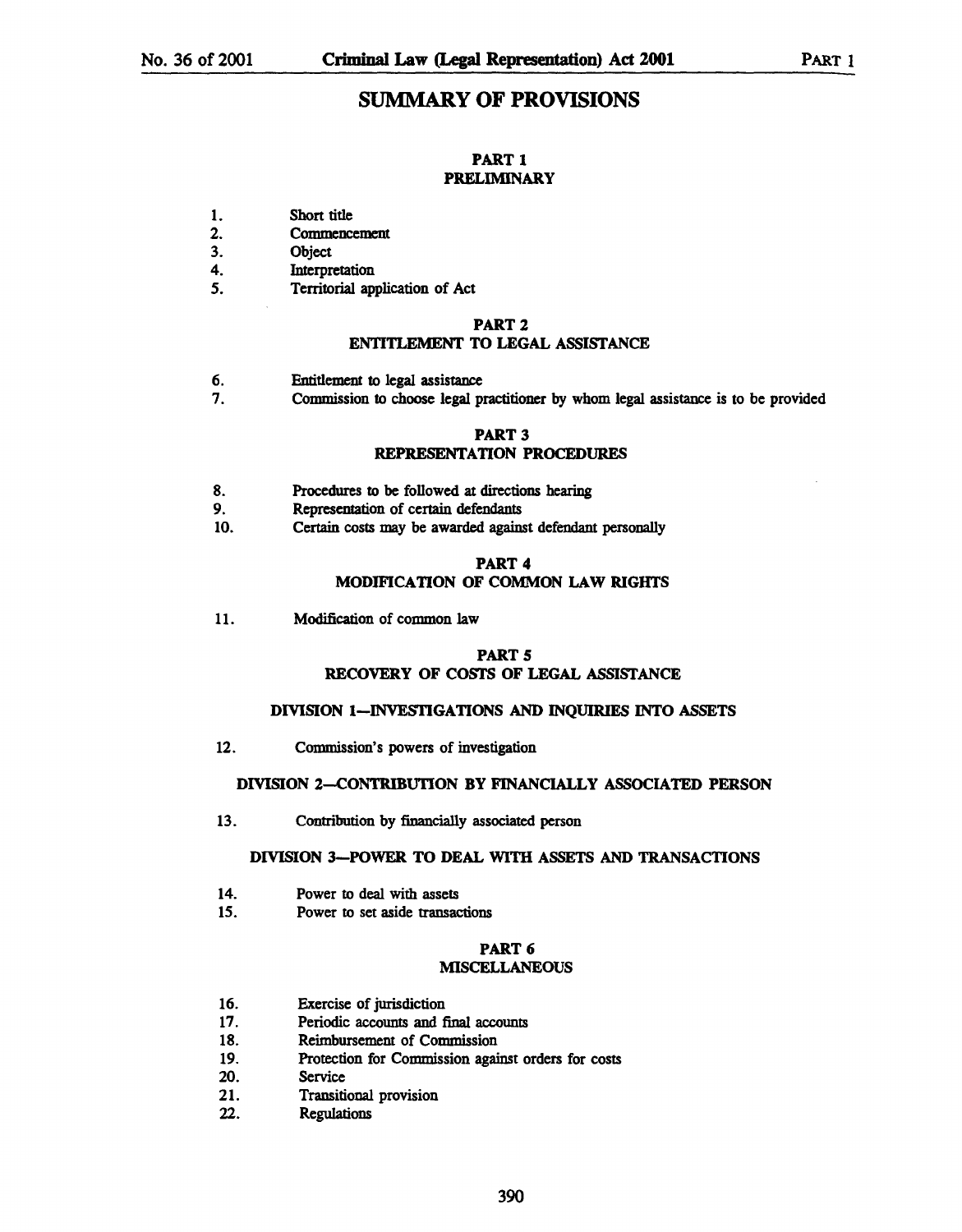### The Parliament of South Australia enacts as follows:

## PART 1 PRELIMINARY

### Short title

1. This Act may be cited as the *Criminal* Law *(Legal* Representation) *Act 2001.* 

### Commencement

2. This Act will come into operation on a day to be fixed by proclamation.

### **Object**

**3.** The objects of this Act are-

- (a) to ensure that legal representation is available to persons charged with serious offences; and
- (b) as a consequence of the provision made for legal representation-to limit the application of the rule under which the trial of a person charged with a serious offence may be stayed on the ground that the trial would be unfair for want of legal representation; and
- (c) to ensure, as far as practicable, that trials are not disrupted by adjournments arising because the defendant lacks legal representation; and
- (d) to ensure that defendants who obtain legal representation under this Act pay for it to the extent their means allow.

### Interpretation

4. (1) In this Act-

"assisted person" means a person for whom legal assistance is, or has been, provided in connection with the trial of a serious offence (whether or not the case actually proceeds to trial);

"associated proceedings", in relation to a trial, means proceedings that are preliminary or ancillary to the trial (including proceedings in which the validity of the charge is challenged), but does not include-

- (a) any such proceedings that commence before the first directions hearing after arraignment; or
- *(b)* an appeal; or
- (c) proceedings under this Act;

"category  $1$ "-see subsection  $(2)$ ;

"category 2"-see subsection (2);

"Commission" means the Legal Services Commission;

"court" means the court before which the defendant is arraigned;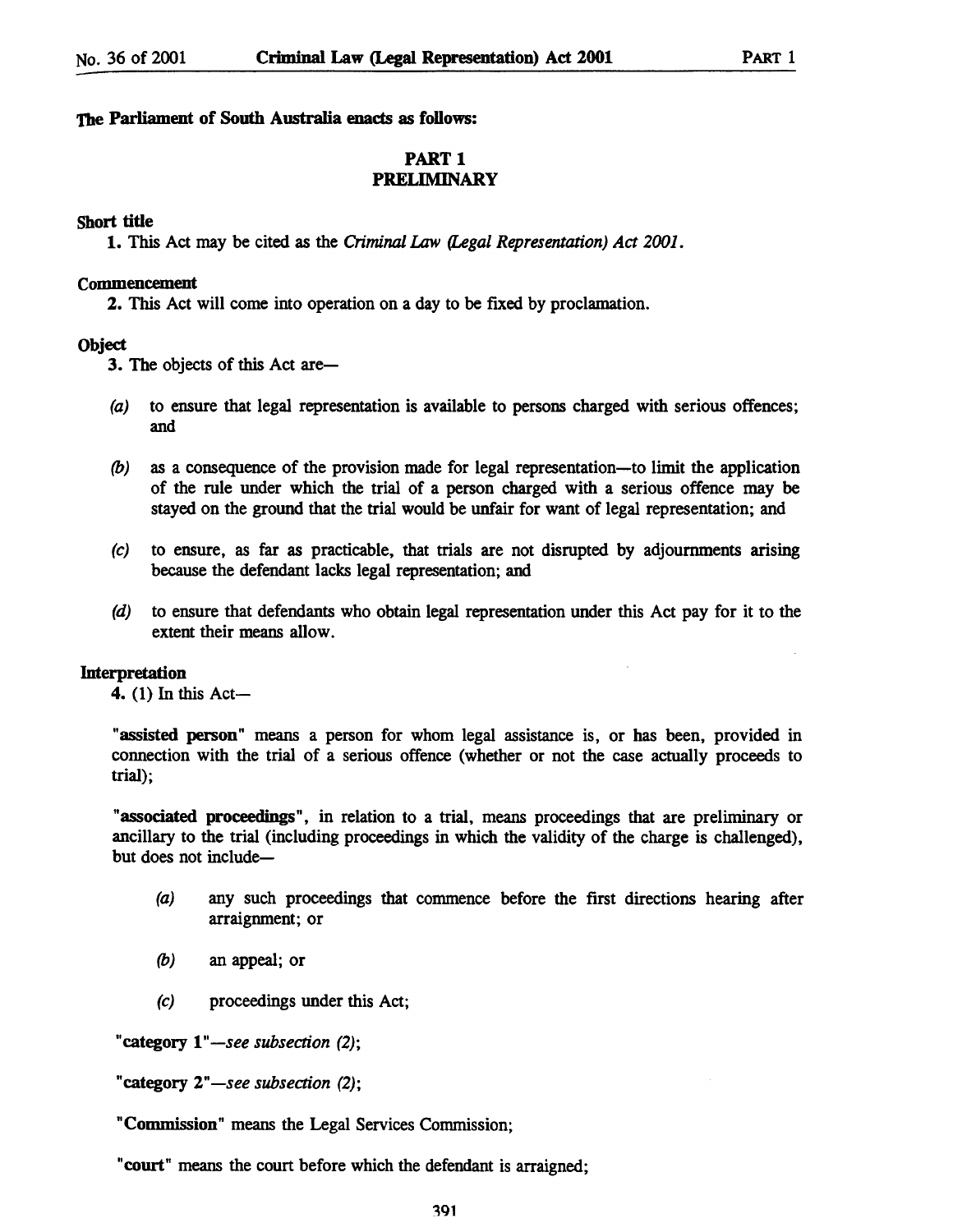"date" of a relevant offence means the date on which the offence is alleged to have been committed;

"defendant" means a person charged with an offence;

"financially associated"-a person is financially associated with an assisted person if-

- (a) a financial association exists between them under criteria generally applied by the Commission for determining whether a financial association exists; and
- (b) the Commission has determined that a financial association exists between them;

"legal assistance" means legal assistance under the LSC Act;

"LSC Act" means the *Legal Services Commission Act 1977;* 

"relevant offence" means the offence with which an assisted person is charged;

"serious offence" means an indictable offence under the law of the State that is to be tried in the Supreme Court or the District Court, and includes any summary offence that is to be tried together with such an offence in the same proceedings;

"trial" means a trial of a serious offence before the Supreme Court or the District Court.

- (2) Assisted persons are divided into 2 categories as follows:
- (a) those who are, apart from this Act, eligible for legal assistance under the LSC Act (category 1); and
- (b) those who are not (category 2).

## Territorial application of Act

5. (1) This Act applies to-

- (a) property within or outside the State; and
- *(b)* transactions occurring within or outside the State.

(2) This Act applies outside the State to the full extent of the extra-territorial legislative capacity of the Parliament.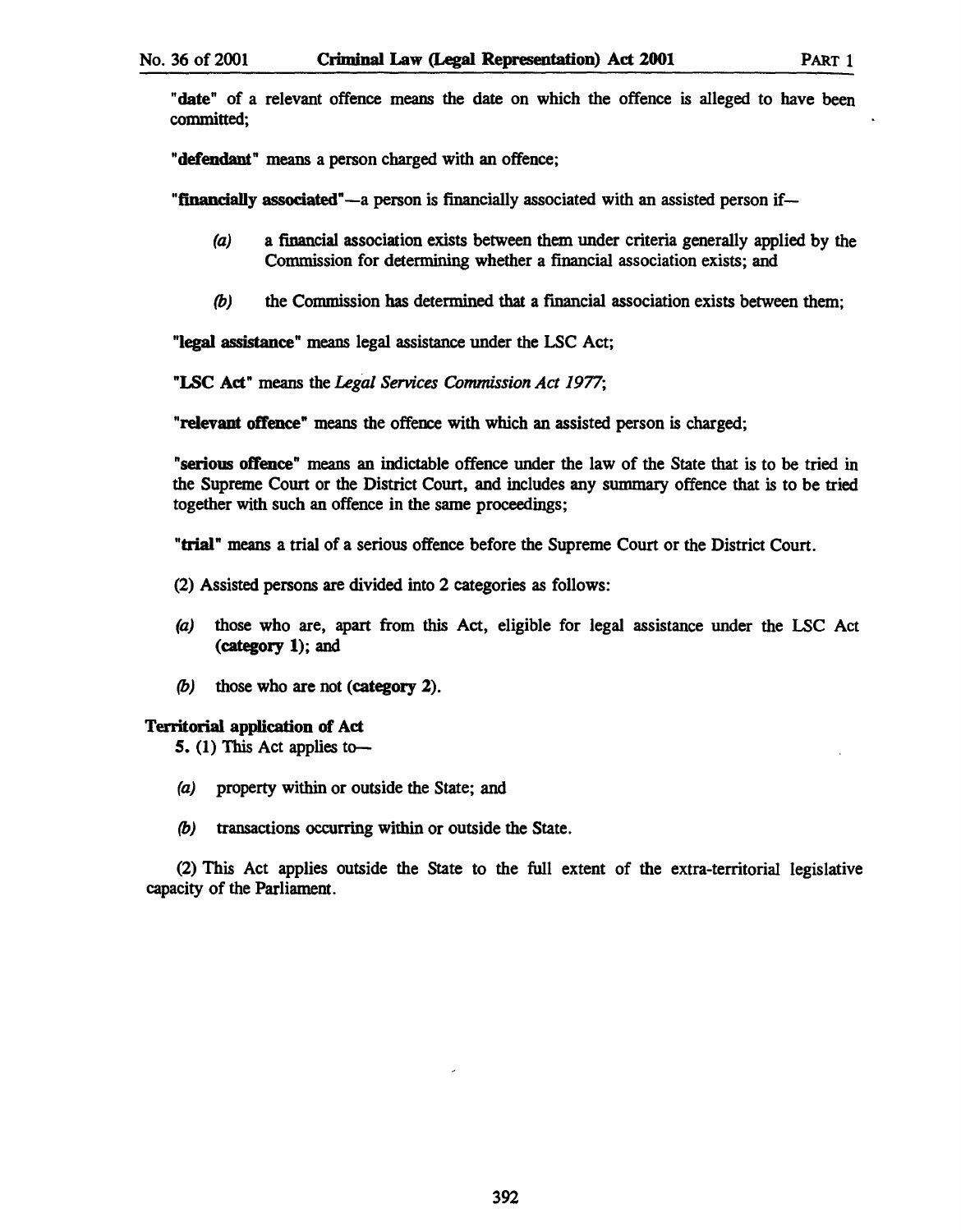## PART 2

## ENTITLEMENT TO LEGAL ASSISTANCE

### Entitlement to legal assistance

6. (1) If an application is made to the Commission for legal assistance by a person charged with a serious offence, the Commission must (subject to the qualifications that appear below) grant  $\leq$  legal assistance by way of-

- (a) legal representation for the trial; and
- (b) legal representation for associated proceedings--
	- (i) that are not initiated by the defendant; or
	- (ii) that are initiated by the defendant and have, in the Commission's opinion, sufficient merit to justify being brought within the ambit of the legal assistance.

(2) The LSC Act applies, subject to this section, to an application for, or grant of, legal assistance under this section.

(3) In particular, the Commission's obligation to grant legal assistance does not prevent it from imposing conditions under the LSC Act on the grant of legal assistance.

*Examples-*

- 1. The Commission might impose a condition requiring the assisted person to do either or both of the following:
	- to make payments in advance to the Commission towards the cost of providing legal assistance;
	- to indemnify the Commission in full for the cost of providing legal assistance.
- 2. The Commission might impose a condition requiring the assisted person to authorise a bank or other third party to disclose to the Commission information relevant to the assisted person's financial affairs.
- 3. The Commission might impose a condition limiting the ambit of the assistance so that it does not extend to the funding of forensic strategies that have, in the Commission's opinion, no reasonable prospect of success.

(4) The Commission must not terminate legal assistance granted under this section unless-

- $(a)$  the assisted person-
	- (i) obtains privately funded legal representation for the trial or an associated proceeding; or
	- (ii) notifies the Commission of an intention to do without legal representation at the trial; or
- (b) the assisted person contravenes or fails to comply with a condition on which the legal assistance was granted and the court authorises the Commission to terminate legal assistance on that ground; or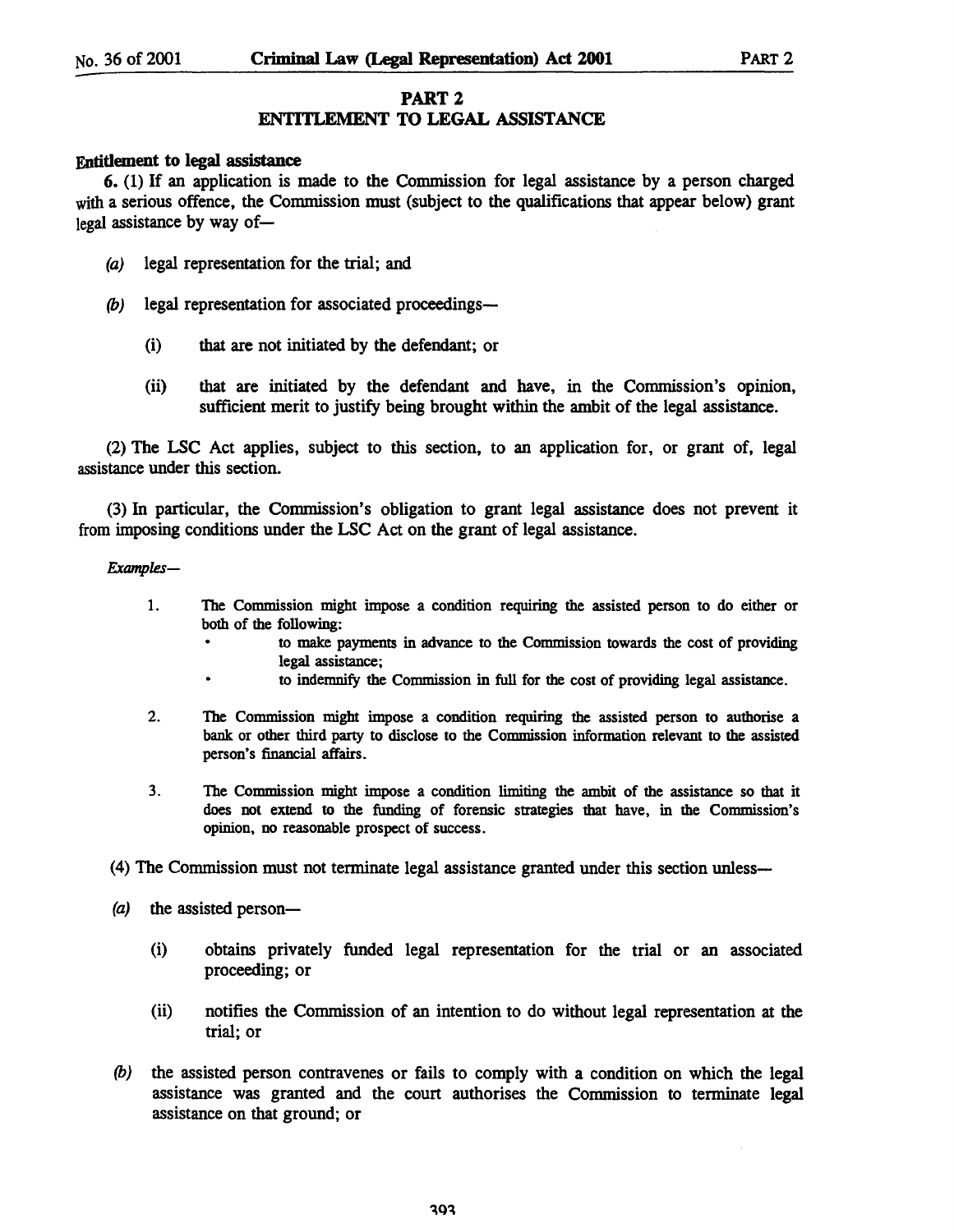- $(c)$  the assisted person refuses or fails to cooperate with the legal practitioner assigned to provide the legal assistance and the court authorises the Commission to terminate the legal assistance on that ground; or
- (d) the defendant is charged with a minor indictable offence and legal assistance was granted on the basis that the defendant was to be tried in the Supreme Court or the District Court but it now appears that the trial is to proceed before the Magistrates Court.

(5) If legal assistance has been terminated under subsection (4) and a further application for legal assistance is made-

- (a) the Commission has an absolute discretion whether to grant or refuse the further application and is under no obligation to grant it; and
- (b) if the Commission grants the application, it has an absolute discretion to terminate the legal assistance on any ground it considers sufficient (and a decision to do so cannot be challenged in any way).

## Commission to choose legal practitioner by whom legal assistance is to be provided

7. (1) The Commission is to choose the legal practitioner by whom legal assistance is to be provided for a category 2 assisted person.

(2) If the assisted person has expressed a preference on the subject, the Commission may have regard to the expressed preference but is not bound by it.

(3) No inference is to be drawn from this section about the rights of category 1 assisted persons.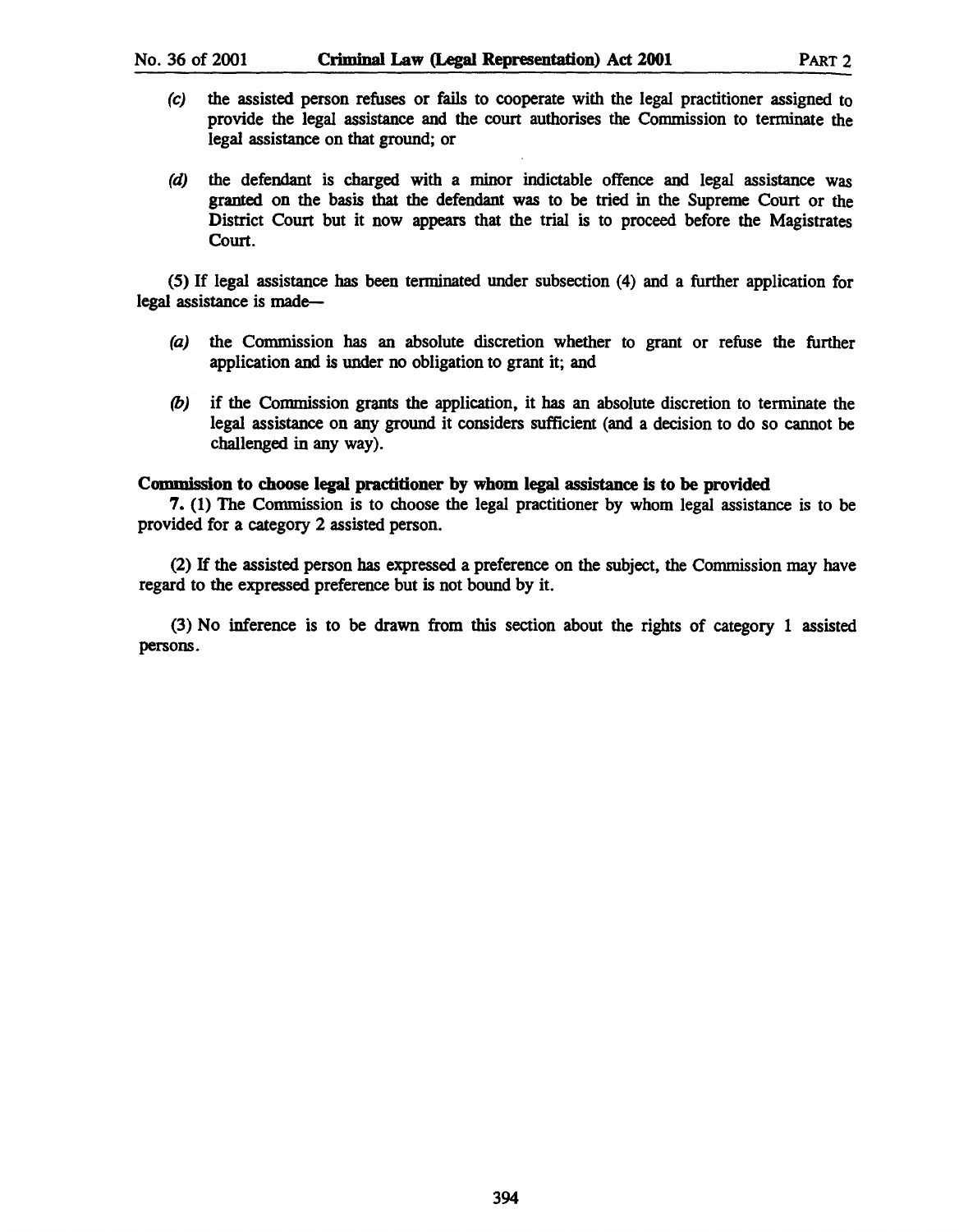## PART 3

## REPRESENTATION PROCEDURES

## Procedures to be followed at directions bearing

8. (1) At the first directions hearing to be held after the defendant's arraignment, the court-

- (a) must consider the question whether a direction is required under this section; and
- (b) must determine the question at that hearing or as soon as practicable afterwards.

(2) If the defendant is represented by a lawyer, the lawyer must, at least 7 days before the day fixed for the first directions hearing, file in the court a certificate certifying that—

- (a) the defendant is an assisted person; or
- (b) the lawyer undertakes that the defendant will be provided with legal representation for the duration of the trial; or
- (e) the defendant is not an assisted person and the lawyer is not prepared to give an undertaking under paragraph (b).

(3) The court must direct the defendant to make an application to the Commission for legal assistance unless-

- (a) the defendant is an assisted person; or
- (b) the defendant's lawyer has given an undertaking to the court that the defendant will be provided with legal representation for the duration of the trial; or
- (e) the court is satisfied, on the basis of a written assurance given by the defendant, that the defendant does not want legal representation at the trial.

(4) A direction under this section must fix a reasonable time within which the direction is to be complied with.

### Representation of certain defendants

9. (1) This section applies to a defendant who-

- (a) is not an assisted person; and
- $(b)$  either-
	- (i) has given the court a written assurance that the defendant does not want legal representation at the trial; or
	- (ii) has been directed by the court to make an application for legal assistance and has failed to comply with the direction.

(2) A defendant to whom this section applies may only be represented by a lawyer at the trial or in an associated proceeding if the lawyer, or some other lawyer on whose instructions the lawyer is acting, files in the court a certificate certifying that the lawyer undertakes that the defendant will be provided with legal representation for the duration of the trial.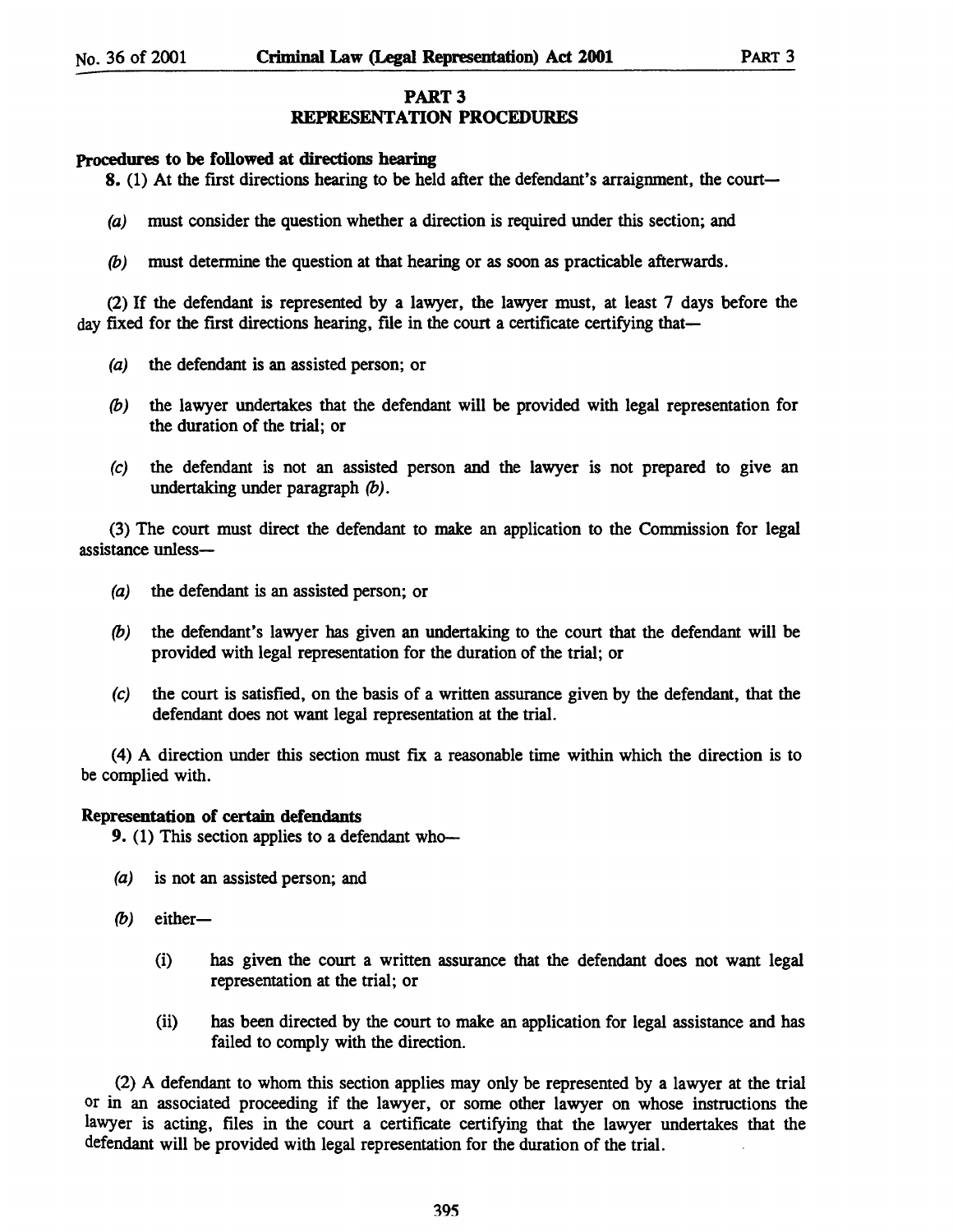(3) A lawyer who provides legal representation, advice or other legal services in connection with the trial or an associated proceeding for a defendant to whom this section applies between the relevant dates is not entitled to any fee for those services.

(4) The relevant dates are as follows:

- $(a)$  the first date is-
	- (i) for a defendant who has given the court a written assurance that he or she does not want legal representation at the trial-the date of that assurance;
	- (ii) for a defendant who has been directed by the court to make an application for legal assistance—the date of the direction;
- *(b)* the second date is the date on which a lawyer tiles in the court a certiticate certifying that the lawyer undertakes that the defendant will be provided with legal representation for the duration of the trial.

## Certain costs may be awarded against defendant personally

 $10.$  If-

- (a) the court adjourns a trial or associated proceedings in order to allow the defendant to make an application for legal assistance or to obtain legal representation in some other way; and
- *(b)* the adjournment is attributable to the defendant's failure to make proper arrangements for legal representation in advance of the proceedings or to a change of mind on the part of the defendant about legal representation,

the court may make an order against the defendant personally for the costs of the adjournment and the costs of the proceedings thrown away by the adjournment.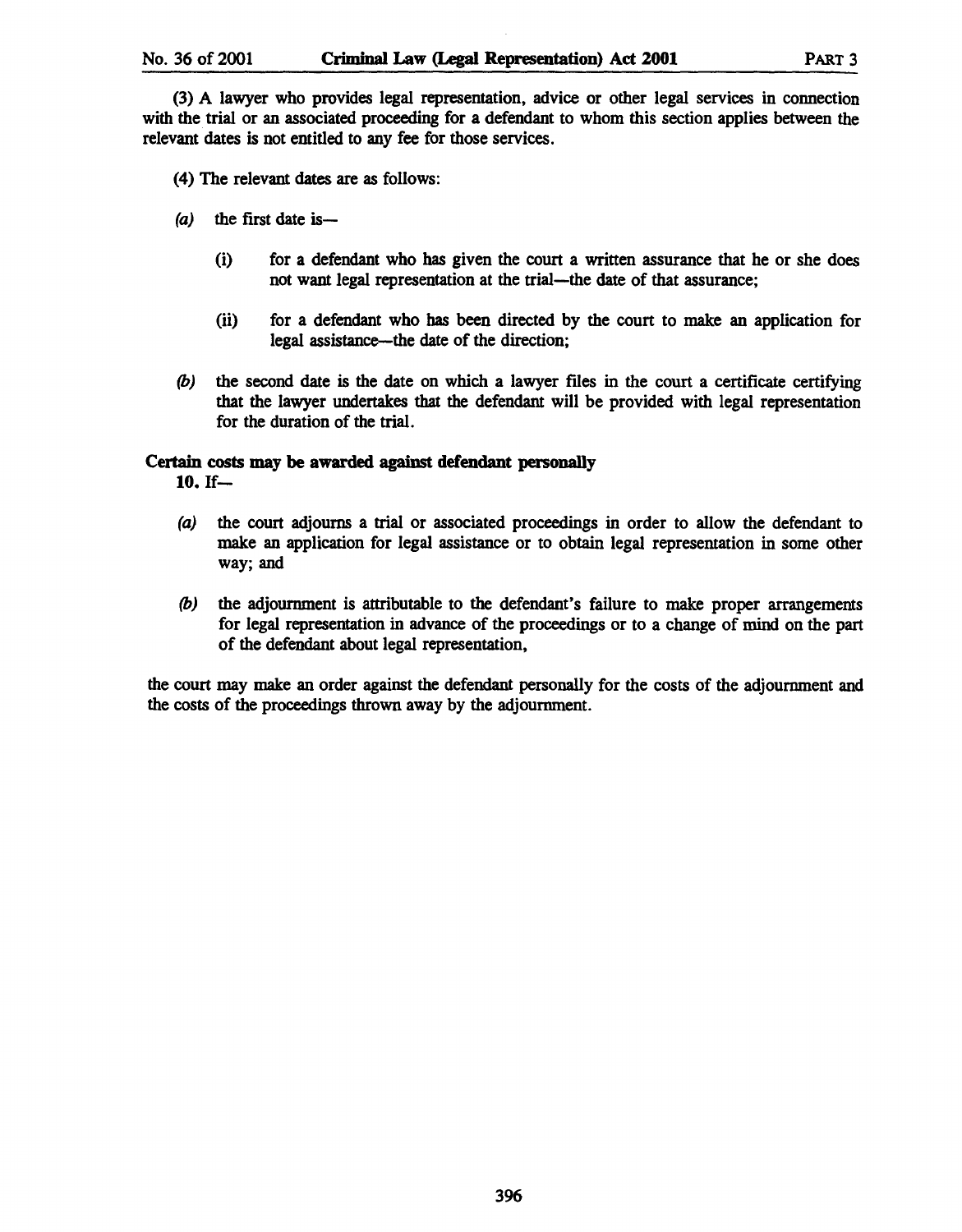## PART 4

# MODIFICATION OF COMMON LAW RIGHTS

## Modification of common law

11. The fairness of a trial {or a prospective trial} cannot be challenged {and a trial or prospective trial cannot be stayed} on the ground of lack of legal representation unless-

- (a) the Commission has, contrary to this Act, refused or failed to provide legal assistance for the defendant; or
- *(b)* the Commission has withdrawn legal assistance for the defendant on the ground that it has been unable to reach agreement with the Attorney-General on a case management plan.<sup>1</sup>
- <sup>1.</sup> For the Commission's power to withdraw legal assistance on this ground, see section 18.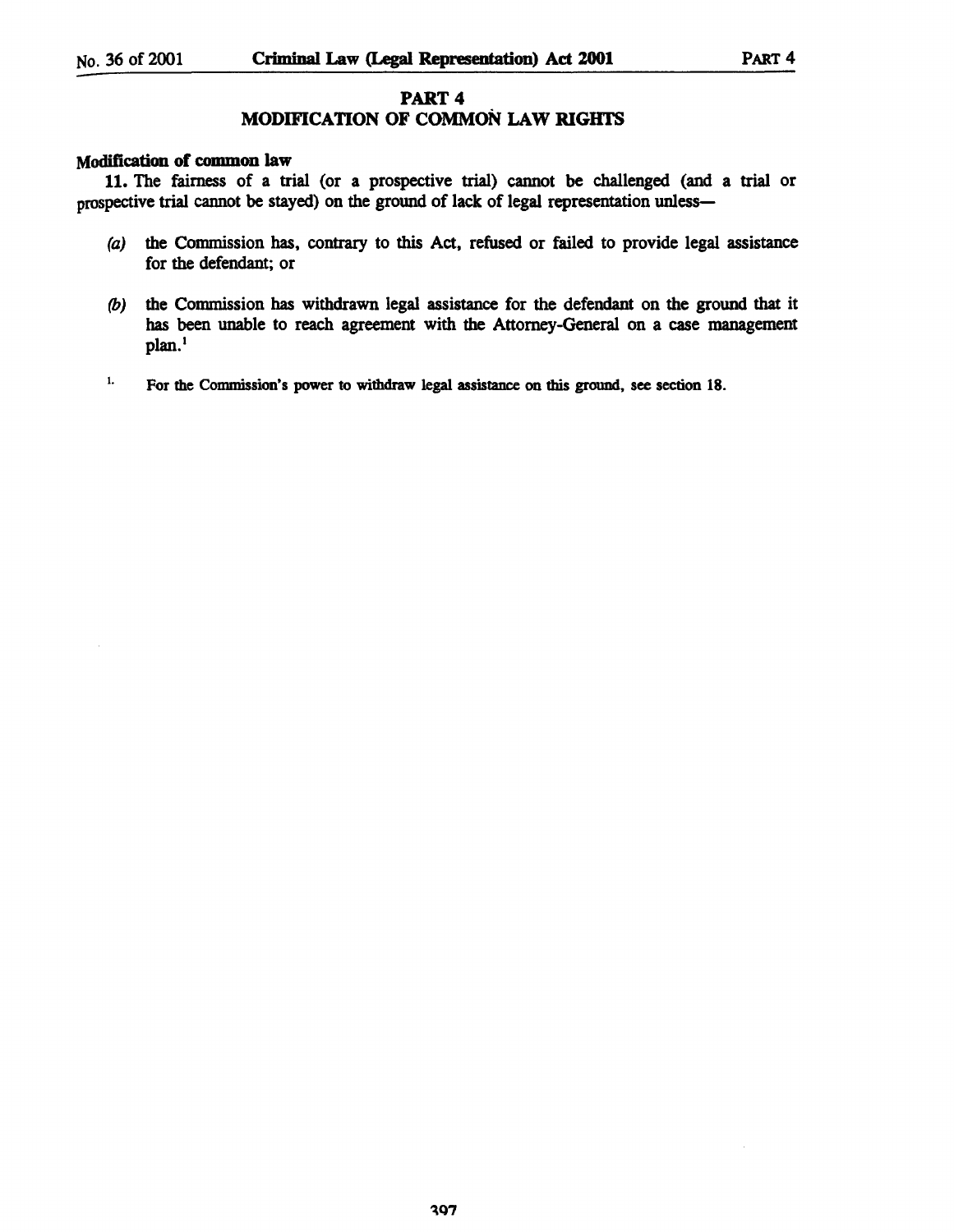### PART 5 RECOVERY OF COSTS OF LEGAL ASSISTANCE

### DIVISION I-INVESTIGATIONS AND INQUIRIES INTO ASSETS

#### Commission's powers of investigation

12. (1) The Commission may conduct an investigation into the fmancial affairs of an assisted person, a financially associated person or a person who may be a fmancially associated person.

(2) For the purposes of an investigation under this section, the Commission may, by notice in writing, require any person who may be in a position to provide information about the financial affairs of the person under investigation-

- (a) to provide written answers to questions put by the Commission; or
- (b) to produce documents for inspection by an officer of the Commission; or
- (c) to attend before an officer of the Commission at a nominated time and place to answer questions about the financial affairs of the person under investigation.

(3) A person who is required to answer questions under subsection  $(2)(a)$  must not refuse or fail to answer the questions within the time allowed in the notice.

Maximum penalty: \$2 500 or imprisonment for 6 months.

(4) A person who is required to produce documents for inspection under subsection  $(2)(b)$ must not refuse or fail to produce the documents at the time and place nominated in the notice.

Maximum penalty: \$2 500 or imprisonment for 6 months.

(5) A person who is required to attend before an officer of the Commission under subsection  $(2)(c)$  must not-

- (a) refuse or fail to attend before an officer of the Commission as required in the notice; or
- (b) refuse or fail to answer a question relevant to the financial affairs of the person under investigation put by an officer of the Commission.

Maximum penalty: \$2500 or imprisonment for 6 months.

(6) A person may not refuse to answer a question on the ground that the answer to the question would tend to incriminate the person but, if the person objects to answering the question on that ground, the answer is not admissible in criminal proceedings against the person (other than proceedings in which the answer is alleged to be false).

(7) Subject to an order of the court to the contrary, the costs of an investigation under this section related to a category 2 assisted person (including an investigation into the financial affairs of a person who is or may be financially associated with the assisted person) are to be paid by the assisted person.

(8) The court may, on application by an assisted person, relieve the person from a liability to pay costs under subsection (7).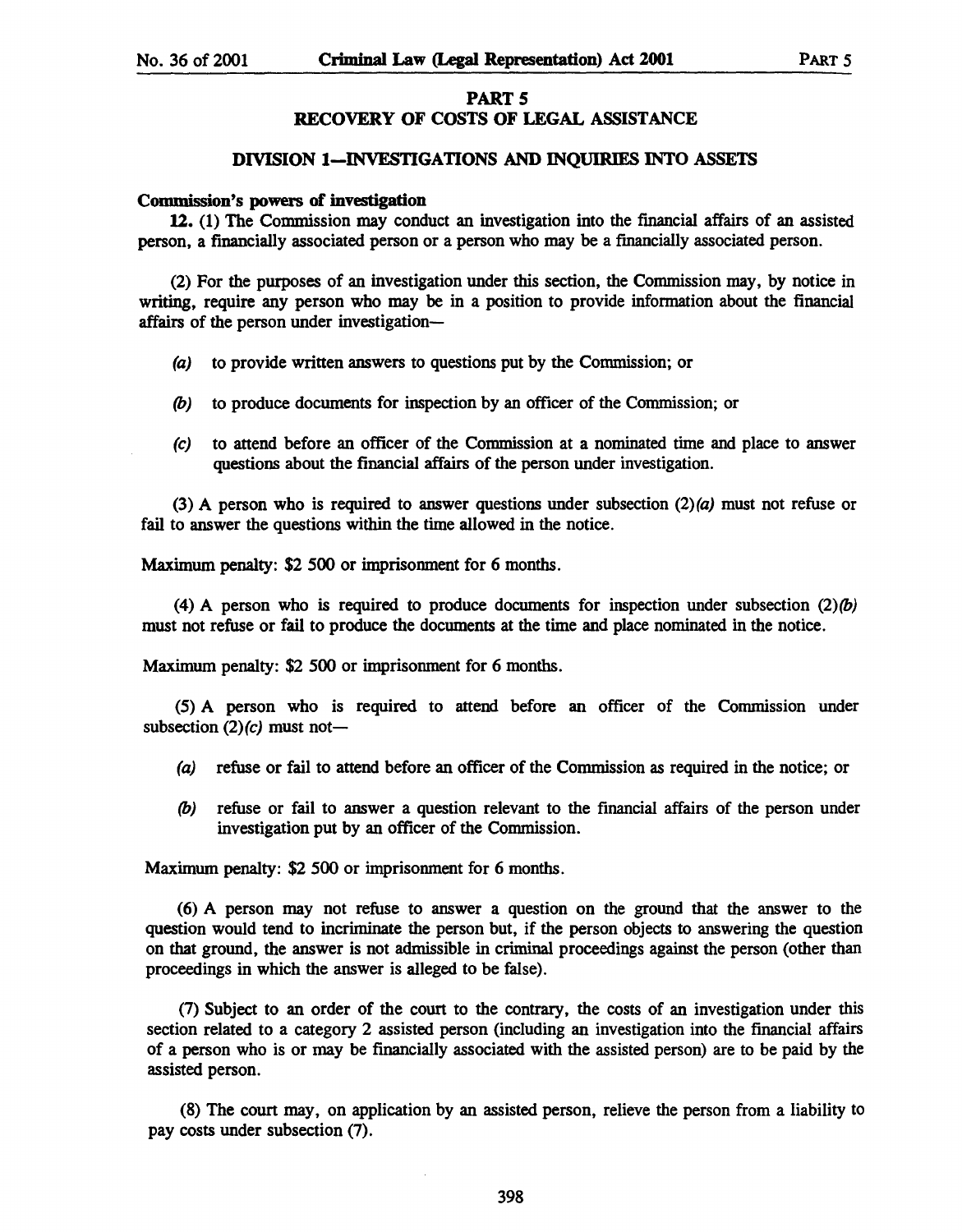## DIVISION 2-CONTRIBUTlON BY FINANCIALLY ASSOCIATED PERSON

### Contribution by financially associated person

13. (1) This section applies only where the assisted person is a category 2 assisted person (but no limitation is to be inferred from this section on the Commission's powers—apart from this Act-to recover contribution for legal assistance from a person financially associated with a category 1 assisted person).

(2) The court may, on application by the Commission or any other interested person, determine the extent to which it is reasonable that a person who is financially associated with an assisted person should contribute to the costs of providing legal assistance for the assisted person.

- (3) The court may make consequential orders for either or both of the following purposes:
- (a) providing for contribution by the financially associated person reflecting the determination;
- (b) dealing with the assets of the financially associated person under this Part.

### DIVISION 3-POWER TO DEAL WITH ASSETS AND TRANSACTIONS

### Power to deal with assets

14. (1) This section applies to the following:

- (a) assets of a category 2 assisted person;
- (b) assets of a person who is fmancially associated with a category 2 assisted person,

(and assets include a future asset, such as a future right to superannuation).

(2) The court may, on application by the Commission, make orders of one or more of the following kinds in relation to an asset to which this section applies:

- (a) an order in the nature of an injunction to prevent dealing with or disposal of the asset;
- *(b)* if the court identifies the asset as being available for application towards the costs of legal assistance-
	- (i) an order for partition;
	- (ii) an order that the asset be held subject to trusts determined by the court;
	- (iii) an order vesting the asset in the Commission;
	- (iv) an order for sale of the asset or its conversion into money;
	- (v) an order that the proceeds of the sale of the asset or its conversion into money be dealt with in a particular way;
	- (vi) an order creating, or providing for the creation of, a charge over the asset.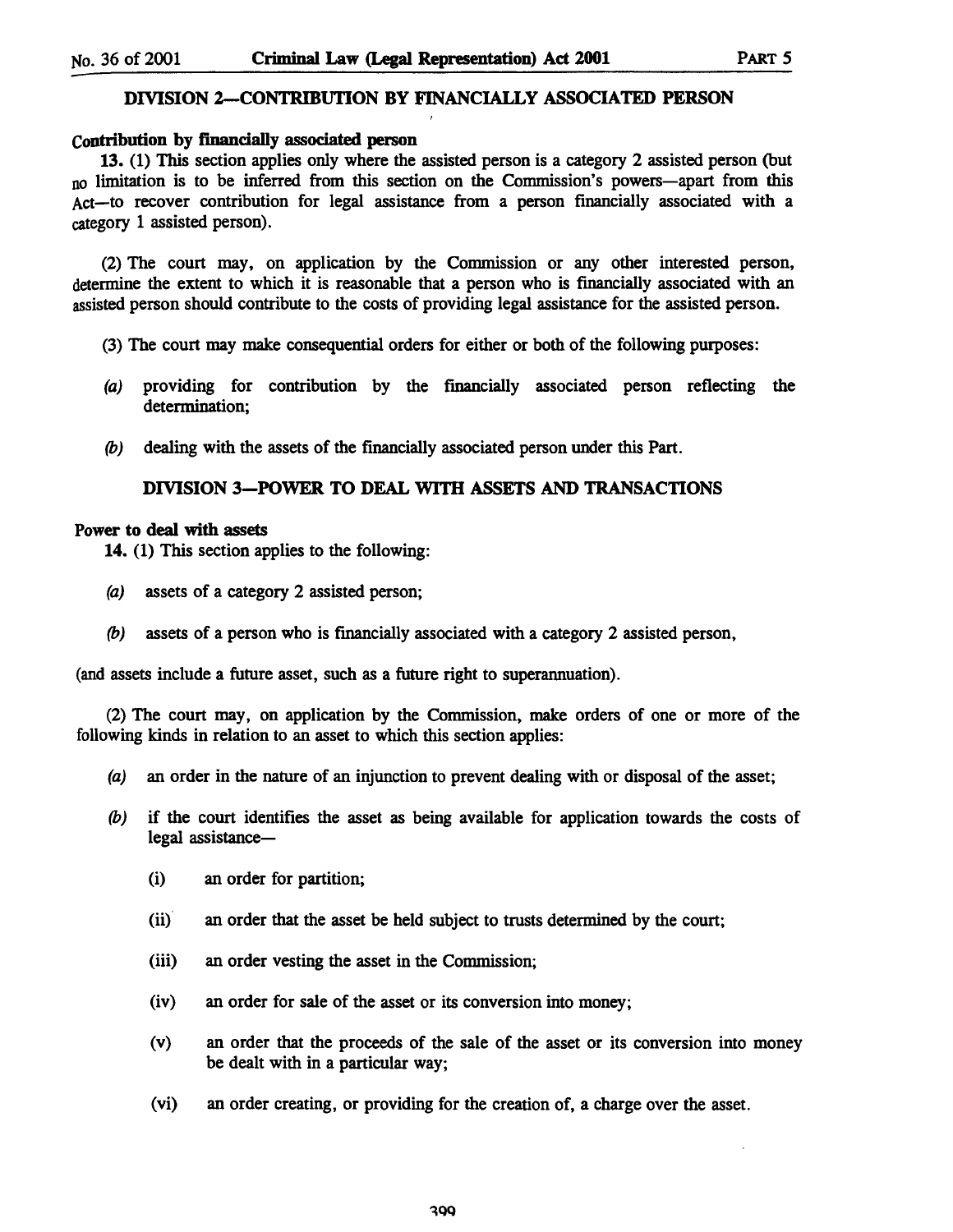(3) If an assisted person or a fmancially associated person is an object of a discretionary trust, the court may, on application by the Commission, make an order appropriating the trust property, or any part of the trust property, for application towards the costs of legal assistance.

## Power to set aside transactions

15. (1) An examinable transaction is a transaction involving a disposition of property entered into after the relevant date by-

- (a) an assisted person; or
- (b) a person who is financially associated with-
	- (i) an assisted person of category 2; or
	- (ii) an assisted person who would fall into category 2 if it were not for the transaction or a series of transactions of which the transaction is one.

(2) The relevant date is a date falling 5 years before the date of the relevant offence (and, if there are 2 or more of them, the earliest of them).

(3) An examinable transaction is liable to be set aside under this section unless the parties to the transaction satisfy the court that the transaction was entered into in good faith and for value.

- (4) The court may, on application by the Commission-
- (a) set aside a transaction that is liable to be set aside under this section; and
- (b) make any consequential or ancillary orders that may be just in the circumstances.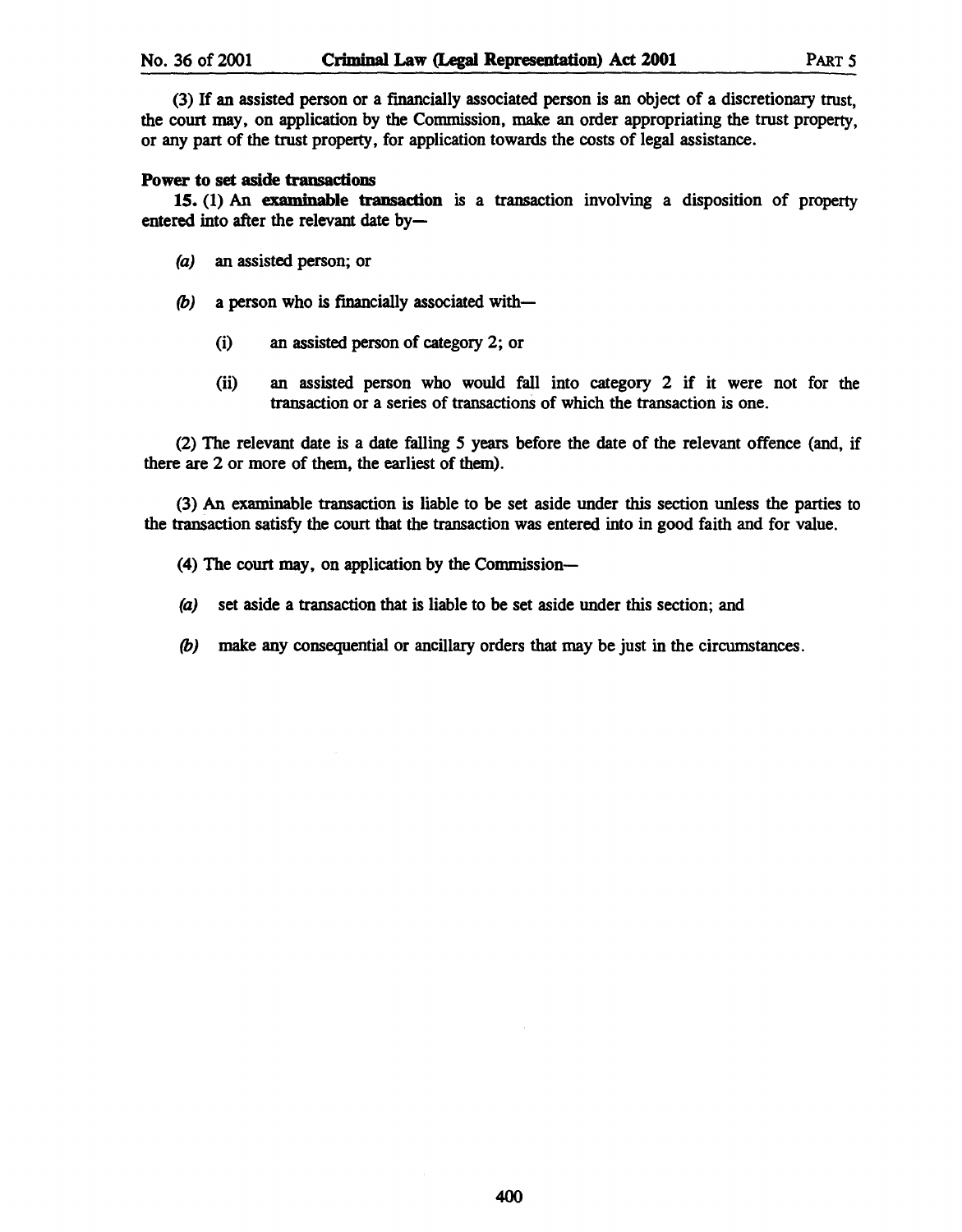### PART 6 MISCELLANEOUS

## Exercise of jurisdiction

16. (1) The court's jurisdiction under this Act may be exercised by a Master or a Judge.

(2) However, a Judge who exercises the court's jurisdiction under Part 5 before the trial conunences is not to preside in substantive proceedings and the trial Judge is not to exercise that jurisdiction before the conclusion of the trial.

(3) In subsection (2), substantive proceedjngs means the trial and associated proceedings in which any of the following issues is raised:

- (a) the validity of the charge;
- *(b)* the court's jurisdiction to hear the charge;
- (e) if defendants are jointly charged-whether they should be tried separately;
- (d) if multiple offences are charged—whether the offences should be tried separately;
- (e) whether separate charges should be tried together;
- (f) the admissibility of evidence at the trial;
- (g) any other issue that could result in the striking out of a charge or seriously affect the nature or extent of the trial.

(4) A person who is dissatisfied with a decision of a Master in proceedings under Part 5 may, within 14 days after the date of the decision, apply to the court to have the decision reviewed by a Judge.

(5) On an application under subsection (4), the court must review the Master's decision and may confirm, vary or reverse it.

### Periodic accounts and final accounts

17. (1) The Commission must give periodic accounts to a person who is financially associated with an assisted person and liable to contribute to the costs of the legal assistance (a contributory) showing the total cost of the legal assistance provided to the date the account is made up.

(2) At the conclusion of the assignment, the Commission must give a final account to the contributory setting out the total cost of the legal assistance.

### Reimbursement of Commission

18. (1) The Commission is entitled to be reimbursed by the Treasurer an amount by which the net cost of providing legal assistance for an assisted person exceeds the funding cap.

(2) However, the Commission's right to reimbursement is contingent on-

- (a) the Attorney-General's approval of a case management plan in relation to the relevant trial under the *Expensive Criminal Cases Funding Agreement;* and
- *(b)* compliance by the Commission with the approved plan.